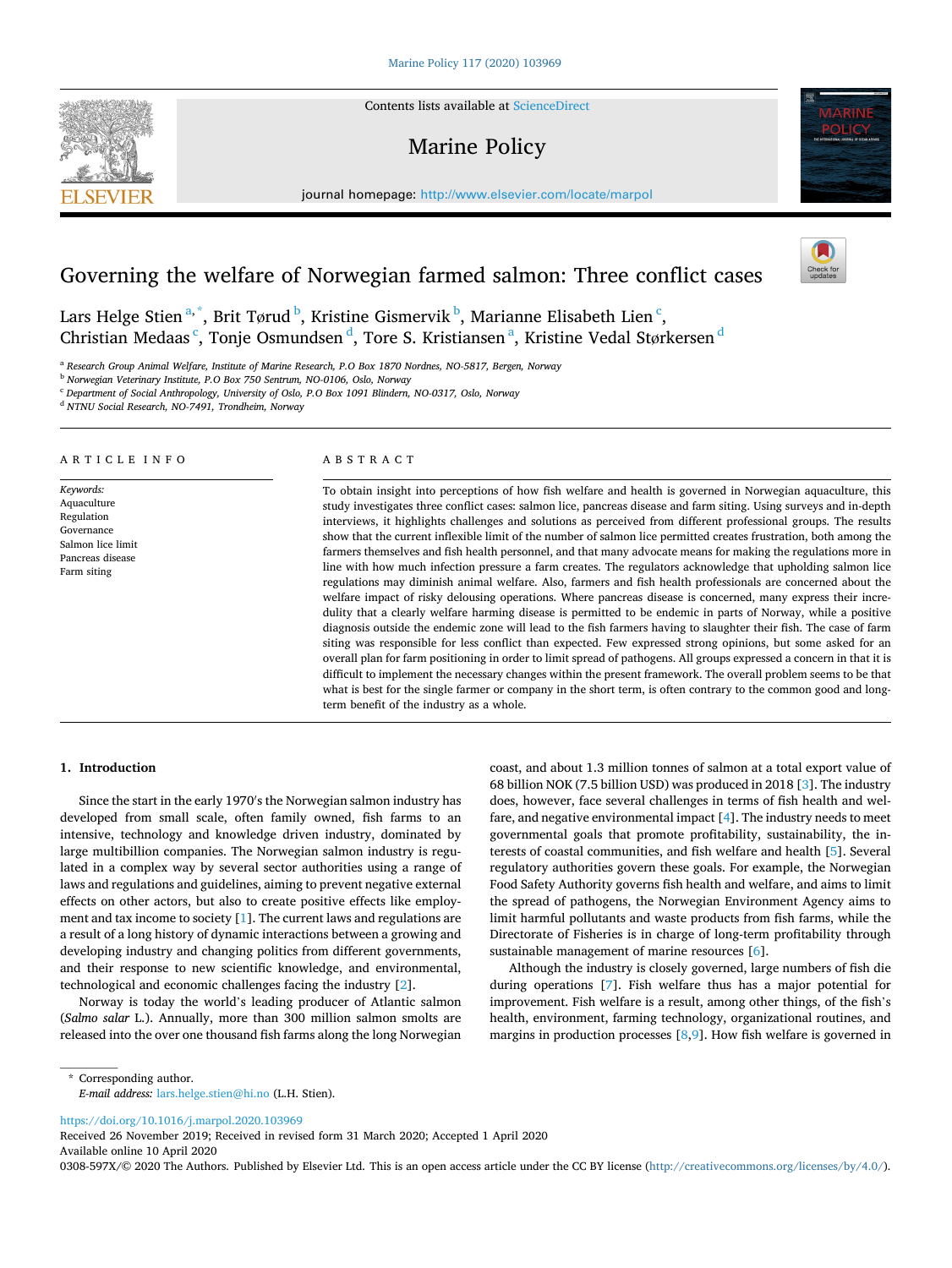practice has not been studied previously, but the topics of fish welfare, regulations and governance have been explored separately  $[6,8,10-15]$  $[6,8,10-15]$  $[6,8,10-15]$ . The benefits, downsides and potential improvements in fish welfare governance might be revealed by the study of current conflicts in Norwegian salmon farming. The challenges of salmon lice (*Lepeophtheirus salmonis*), pancreas disease (PD) and suboptimal farm sites are all related to fish welfare, partly due to conflicting goals, such as industry profitability and protection of the environment. This study explores the views of Norwegian salmon farmers, fish health personnel and regulators about how the governance of salmon lice, PD and farm siting influence fish welfare. The study aims to identity what, if any, possible solutions exist to improve the governance of fish welfare.

**Conflict 1 – salmon lice:** Public governance of salmon lice permeates Norwegian aquaculture governance [[16\]](#page-9-0). The Norwegian government recently divided the Norwegian coastline into 13 production zones and introduced the so called "traffic light system", where the impact of salmon lice on the wild populations determines in which zones the industry is allowed to grow (green), freeze production (yellow), or have to reduce production (red) [[17,18](#page-9-0)]. Fish farmers spend substantial financial and manpower resources on monitoring, preventing and removing salmon lice  $[19-21]$  $[19-21]$ . The clearly defined salmon lice limits in the "Regulation on fighting salmon lice at aquaculture plants" [\[22](#page-9-0)] serves two purposes. These are; preventing farmed fish from becoming infested with salmon lice at levels that compromise welfare, and restricting the spread of salmon lice from fish farms to the wild population of Atlantic salmon and sea trout, in other words protecting and sustaining wildlife [[6](#page-9-0),[23\]](#page-9-0). The limits vary according to smolt salmon migration periods: The limits are set to 0.2 average adult female salmon lice per fish between weeks 16 and 21, and to 0.5 adult female salmon lice outside these weeks for southern Norway, while the low 0.2 limit is set between week 21 and 26 for northern Norway  $(\S 8)$ . The fish farm companies are obliged to monitor salmon lice levels and employ mitigating measures to avoid excess levels of lice. This can include use of cleaner fish to eat the lice off the salmon [\[24](#page-9-0)], preventive lice barriers like i.e. skirts or snorkels [\[25](#page-9-0),[26\]](#page-9-0), giving medicinal feeds or bathing the fish with chemical therapeutants, thermal or mechanical delousing, i.e. using warm water (28–34  $\degree$ C) or sea water flushing to detach the lice from the salmon [[7](#page-9-0)], or early slaughter. Delousing is a significant expense for fish farmers in terms of direct costs [\[27](#page-9-0)], reduced growth [[21,27\]](#page-9-0), escapes of fish [\[28](#page-9-0)], fish mortality [\[7\]](#page-9-0) and fish health [\[29](#page-9-0)], and although early slaughter can be the most welfare friendly strategy it will often mean significant less profit. When a farm exceeds the salmon lice limits, the Norwegian Food Safety Authority can respond with sanctions such as fines, and/or ordering the farm to perform the necessary measures to reduce lice levels, slaughter the fish, and ultimately reduce the biomass permitted at the site [\[6\]](#page-9-0).

Here, there is a potential conflict between governing the inflexible salmon lice limit for the sake of the environment and wild salmonids, versus the welfare of the farmed fish, including cleaner fish welfare not covered in this paper, as well as occupational safety and other costs.

**Conflict 2 – PD:** Pancreas disease (PD) results in poor fish health and welfare  $[29]$  $[29]$ , as well as economic loss to farmers  $[30,31]$  $[30,31]$ . It is well known that PD is a serious viral disease that reduces the production of digestive enzymes in the pancreas [\[32](#page-9-0)]. Sick individuals may suffer significant muscle damage, including damage to the oesophagus and heart muscles, in turn leading to reduced blood circulation [[33\]](#page-9-0). The Norwegian Food Safety Authority's main tool to prevent further spread of PD is a system of zoning, see "Regulation on prevention, control and combatting pancreas disease (PD) in aquaculture animals" [\[34](#page-9-0)]. The regulation defines an endemic PD zone from the southern tip of Norway to Flatanger in mid-Norway (Fig. 1), where PD is tolerated. PD north or south of these borders is not tolerated, and detection triggers various preventive actions such as testing of neighbouring farms, control of movement of fish, or even emergency slaughter if the risk of spread of infection is deemed to be high. The endemic PD-zone is further divided in two zones according to virus strain. Salmonid alphavirus (SAV)



**Fig. 1.** Endemic PD zone where SAV is tolerated (orange) and the two surveillance zones (blue) north and south of the endemic zone. The endemic zone is divided (black line) north and south of Hustadvika, where SAV 3 is tolerated south of this border, and SAV 2 north of the border. (For interpretation of the references to colour in this figure legend, the reader is referred to the Web version of this article.)

subtype 3 is tolerated south of Hustadvika, while the less virulent subtype 2 is tolerated north of this border (Fig. 1). There have been discussions about whether zoning is a good strategy for fighting PD, and regarding the consequences of zoning for fish farmers. A recent study [[13\]](#page-9-0) found that farmers close to a zone border often have to bear an unfair proportion of the overall costs, and that identifying appropriate cost-sharing mechanisms is crucial to maintaining the support of farmers. Where animal welfare is concerned, PD is problematic in both its acute and chronic stages [\[8\]](#page-9-0), as it can be long-lasting, and farming systems or farmers often fail to take care of individuals with significantly compromised welfare, who are seen as "loser fish" [\[9\]](#page-9-0). Infected fish typically stop eating, behave abnormally, and in many cases, mortality increases ([Fig. 2\)](#page-2-0).

There is a conflict in PD governance regarding long-term goals, i.e. whether to accept PD as an endemic disease that will remain or eradicate it. There are clearly different stakes for the producers outside the endemic zone (free from the disease) and in the endemic zone.

**Conflict 3 – fish-farm siting:** Fish farmers cannot freely select their farm locations, nor can they freely change the orientation and layout of existing farm locations to optimise fish welfare [[6](#page-9-0)]. Where a fish farm is sited and how the sea cages are positioned relative to each other depends on a range of different local and national regulations [\[6,](#page-9-0)35–[37\]](#page-9-0). Conflicting interests with ship traffic, fisheries, tourism, local population, etc., can make it difficult to locate the farms in sites with optimal water environment and minimum risk of receiving infections from neighbouring up-current farms [37–[39\]](#page-9-0). For the fish farmer and the fish, good environmental conditions at the selected site are essential for fish welfare and production. Good conditions are characterized by stable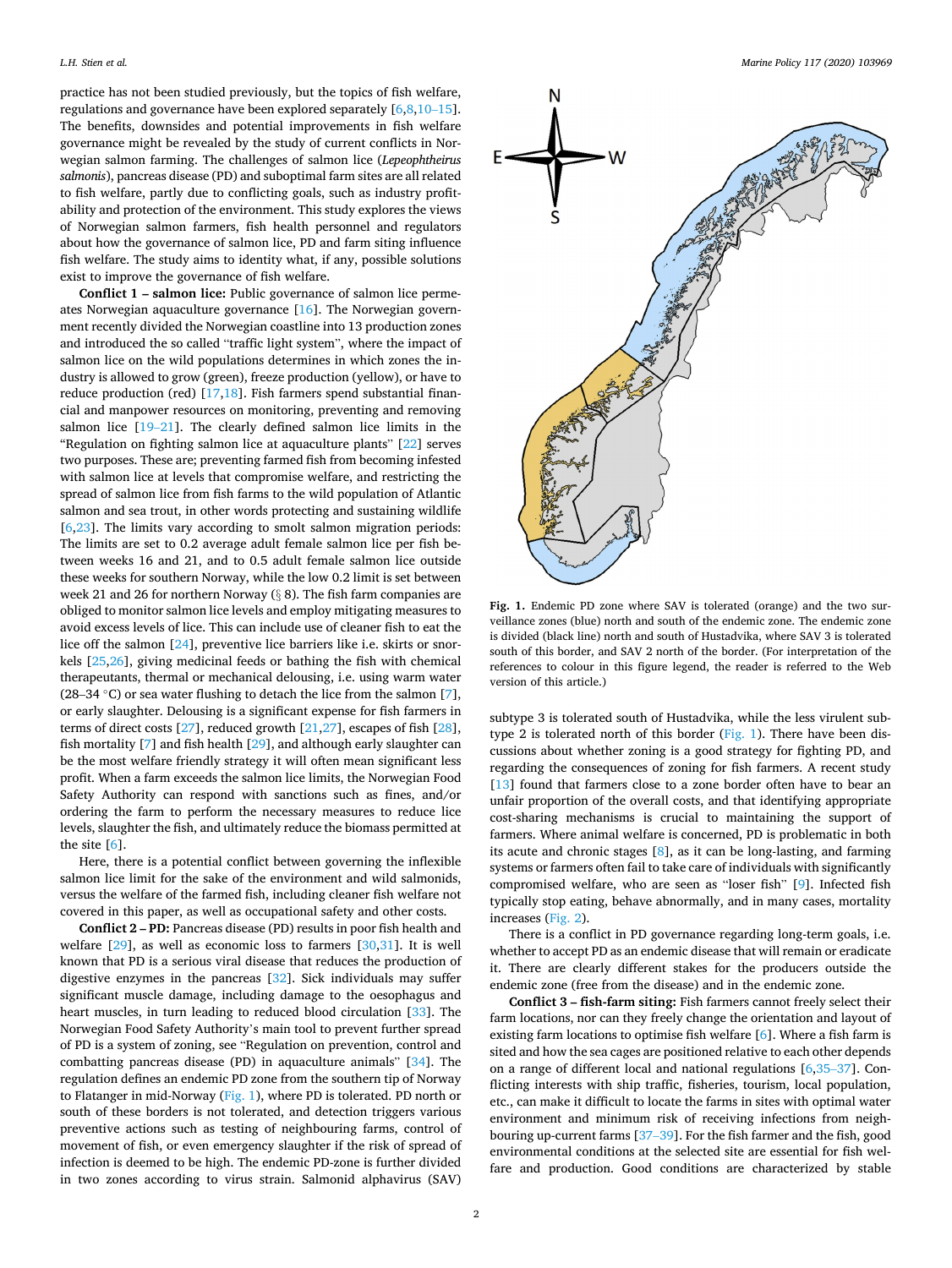<span id="page-2-0"></span>

**Fig. 2.** Monthly mortality in endemic PD-zone for farms with diagnosed PD (solid line and closed circles) and for non-diagnosed farms (dotted line and open circles). Data: Norwegian Directorate of Fisheries and Norwegian Food Safety Authority.

currents that supply the fish with oxygen-rich water and remove waste, temperatures in the optimal range, and locations close to land or islands that protect against high waves and stormy weather [[40\]](#page-9-0). In addition, connectivity with other farms should be low to reduce the risk of infectious diseases and parasites  $[41, 42]$  $[41, 42]$  $[41, 42]$  $[41, 42]$ . However, even though Norway has a long coastline, the industry view the lack of good new locations with low conflict level as one of their greatest challenges [\[36](#page-9-0)]. Furthermore, applying for a new farm location or making significant changes in the layout of an existing farm is a complex process administered by the respective County Authority, but involving also the local municipality, the regional offices of the Directorate of Fisheries and the Norwegian Food Safety Authority, the Coastal Administration, and the County Governor [\[6\]](#page-9-0). The fish farming company must meet the requirements of the different authorities on diverse topics such as clarification according to local area plans, shipping lanes, traditional fisheries, nature conservation, sufficient spread of faeces and feed waste, animal welfare and food safety. As a result, the fish farm location and its layout may not be optimal for fish welfare, and some farmers describe the process of applying for site changes as exhausting [\[39](#page-9-0)]. It should here be underlined, that the Aquaculture Act states that the application must meet the requirements of the Food Act, the Pollution Act and the Port and Waters Act [[6](#page-9-0)]. In addition, the Regulations on the establishment and expansion of aquaculture facilities [\[43](#page-9-0)] specifies that the applications also must meet the requirements of the Welfare Act. The County Authority can therefore not approve applications not approved by the Norwegian Food Safety Authority, the Coastal Administration or the County Governor.

To investigate these three conflicts and fish welfare governance, a survey and in-depth interviews of key personnel were carried out. The research questions were: How is the governance of salmon lice, PD and farm siting viewed by fish farmers, fish health professionals and regulators? What are their suggested improvements? The results are presented in sections [3, 4 and 5.](#page-3-0) Section [6](#page-6-0) comprises a discussion of the three cases, and Section [7](#page-8-0) concludes what they reveal in terms of improving the governance of fish welfare.

# **2. Material and methods**

This study includes survey and interview results. The study was approved by the Norwegian Social Science Data Services (enrolled 2017- 03-16). All respondents and interviewees participated voluntarily, received written information and explicitly agreed to participate in the

study.

## *2.1. Survey*

The survey about governance of fish health and welfare was sent electronically in April 2018 to Norwegian fish farms and public agencies involved in aquaculture governance. The survey was developed in the survey programme SelectSurvey, which collected the respondents' IPaddresses, but otherwise ensured the respondents' anonymity. Some respondent groups and companies received one or more reminders before the survey was closed in November 2018. The survey was distributed via contact persons in companies and public agencies that were asked to forward the survey to relevant personnel. It is therefore not possible to calculate response rate.

The questionnaire contained similar questions regarding salmon lice, PD and farm siting, mainly with answer alternatives on a 5-point Likert scale. The aim was to compare the respondents' experience across areas. The first question addressed the impact on fish welfare of the public regulations of 1) salmon lice, 2) PD and 3) farm siting. The next two addressed the collaboration, first between the industry and authorities and then between different authorities, for each of the cases. The respondents were asked about their experience with the regulations with regard to the three specific topics and their impact on fish welfare:

1a: Is it your experience that the public regulations of [salmon lice/ PD] improve fish welfare?

1b: Do you experience that the regulators take fish welfare and health into account when considering farm siting?

2: How good is the collaboration between the industry and the regulators regarding [salmon lice/PD/farm siting]?

3: How good is the collaboration between the governmental agencies regarding [salmon lice/PD/farm siting]?

In the analysis, the results of the five step Likert scale responses are collapsed and simplified into three levels: 'poor', 'neutral' and 'good', where 'poor' includes the two lowest levels, 'good' the two highest levels and 'neutral' the middle level. This is done in order to make the tables in the result section easier to read.

At the end of each survey topic, textboxes allowed respondents to suggest potential improvements for the regulations: "*Do you have suggestions improving collaboration and regulations regarding [salmon lice/PD/ farm siting]? Please elaborate"*. The answers to these open-ended questions are varied, lengthy and include a wide range of topics. In the analysis, these text sequences are treated as interview data since they are similar to the transcribed interview data and reflect on the same questions as the interviewees did (see more in Section 2.2).

The survey targeted company managers, administrative personnel, farm operational personnel, and fish health personnel in fish farming companies, and regulators in the Norwegian Food Safety Authority and the Directorate of Fisheries. The survey respondents self-identified their profession as either farm company manager or administrator, farm operational personnel, farm operational manager, farm responsible for fish health/biology or regulator.

A total of 84 valid responses to the survey were received, 'valid' meaning that they had completed the whole survey and provided information about their position. Nineteen respondents were fish farm company managers or administrators, 11 were fish farm operational personnel, 20 were fish farm operational managers, 17 were farm fish health personnel and 17 respondents were regulators.

# *2.2. Interviews*

The data gathered for the study also included semi-structured interviews of 27 persons regarding fish welfare and the three conflict cases, among other topics. The interviews, which were carried out in 2018, were held with fish farm managers, operational personnel, fish health personnel and regulators from the Food Safety Authority (operating in areas both with and without PD). Some were done as group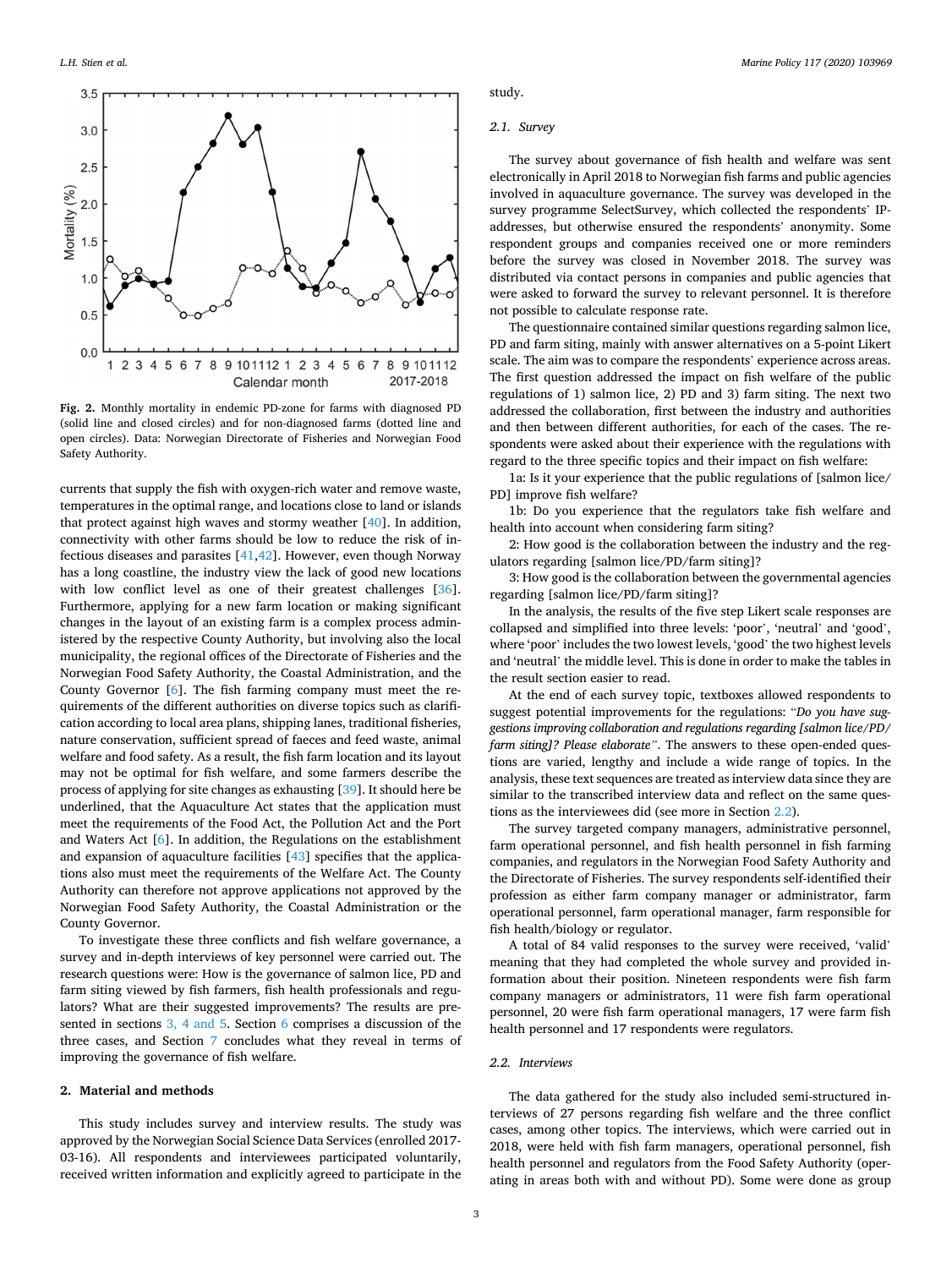#### <span id="page-3-0"></span>interviews.

Interview guides adapted to each profession category were used as a basis for the interviews. The guide for fish farming personnel consisted of six parts; 1) Work position and relationship to fish welfare, 2) Running of the farm and daily work operations, 3) Experiences with public regulations, 4) Experiences with the regulators, 5) Fish health and welfare competence and 6) Suggestions for improvements. The guide for regulators had five parts: 1) Work position and fish welfare, 2) Experiences with the industry, 3) Experiences with public regulations, 4) How the regulators work in relation to fish welfare and health and 5) Suggestions for improvements.

In addition, four interviews specifically covered borders between different zones and their respective PD regulations. Two of these were with fish health personnel employed in aquaculture companies, one from the Food Safety Authority with background as fish health personnel. The fourth interview took place with a manager of an aquaculture company with farms all along the Norwegian coast. One of the fish health personnel from the industry represented a company with farms both in the endemic PD zone and outside it, and the other a company from the PD-free zone near the border of the endemic zone.

The interviews were carried out by one or two researchers, either at the interviewees' workplace or by phone. Each interview was transcribed, either directly by one of the researchers, or recorded for later transcription.

# *2.3. Combined analysis*

The reporting of results in Sections 3-5 combines the two qualitative data sources: the interview data and data from the open-ended questions in the survey. These two sources are different in form, but similar in content. The form of the interviews was oral, but the transcriptions are textual and thus similar to the survey respondents' answers to the openended questions. The content is also comparable, as both interview guide and open-ended survey questions asked the informants to reflect on the same topics. The combined qualitative data gave a broader range of data, which allowed the analysis to detect the patterns presented in Sections 3-5.

The current methodological approach thus employs data triangulation, as both qualitative and quantitative data are used in the analysis. In the discussion (Section  $6$ ), the qualitative and the quantitative data are discussed with the support of earlier research. Combining these data sources in reporting and analysis strengthens the reliability and validity of the results.

# *2.4. Limitations of the study*

As fish welfare governance is the subject, a potential bias towards personnel that have much knowledge about these issues may well exist, and the results might have been different if other personnel had been studied. For *interviews*, fish farm personnel were selected based on their locations and not on reported interests in fish welfare issues, while regulators were selected because they worked with salmon lice, PD, siting or fish health or welfare. The *survey* was distributed widely, but the actual respondents may have had a particular interest in fish welfare governance, and the results may be biased towards those who are more interested in fish welfare than average. The survey respondents did not state which region they operate in. This limits the results, especially in the PD case where it would be valuable to know if the answers came from personnel operating in zones with or without PD. Although total number of respondents to the survey where relatively high, within each professional group the number of respondents could be as low as 11. This limits the value of the quantitative results per group. However, the comments from the open-ended questions in the survey where similar to those of the 27 interviews (see below). The same points kept being repeated. This suggests representativity in responses, and that increasing the number of respondents would only results in more of the same types of answers. Similarly, after several interviews the responses also became repetitive with few new points, suggesting data saturation was achieved.

# **3. Results about salmon lice governance**

# *3.1. Quantitative results about salmon lice regulations*

Sixty-six percent of the respondents stated that today's governance of salmon lice had a limited effect on improving fish welfare, while 23% held that it led to improved welfare [\(Table 1\)](#page-4-0). Salmon lice governance was valued as good for welfare by 37% of the fish farm managers, but by only 12% of the farm fish health personnel.

Fifty-six percent of the respondents answered that the collaboration between the regulators and the industry regarding salmon lice was good ([Table 2](#page-4-0)). The fish health personnel were most critical, with only 29% rating the collaboration to be good, while 68% or more of the fish farmers rated the collaboration as good. Only 6% (1 of 17) of the farm fish health personnel considered the collaboration between different regulators as good ([Table 2](#page-4-0)).

# *3.2. Qualitative results about salmon lice regulations*

This section reports the joint results from the open-ended questions in the interviews and survey regarding views on how the salmon lice regulations influence fish welfare.

Most participants expressed some concern that the salmon lice regulations, and the interpretation of the regulations, could jeopardize the welfare of the farmed fish. A frequently mentioned point made by farm personnel was that the weekly mandatory salmon lice counts led to unnecessary handling of the fish, even in periods with very little or no salmon lice.

All respondents viewed delousing as harmful to the fish, especially the methods using warm water or mechanical delousing. Representatives from all groups voiced a need to balance between an inflexible salmon lice limit and the current stressful and risky delousing methods. Many were frustrated with the requirement to delouse fish that could have been subject to other measures to reduce lice levels. They typically stated that due to the salmon lice limit, the fish sometimes undergo delousing operations even though they would soon be lice free because of 'natural conditions' or other means. One of the fish farmers stated:

*It shouldn't be necessary to delouse the fish when we know that the salmon lice will be gone in a few weeks when the site will be dominated by brackish water that kill the lice.* 

Many respondents also called for adapting the salmon lice limit more in line with how much infection pressure the farm generates and the risk to the wild fish, for instance, by increasing the salmon lice limit further during winter or by having a limit that reflects the number of fish at the farm.

Many of the fish health personnel saw the salmon lice limit as too rigid and wanted more dialogue with the Norwegian Food Safety Authority. They also asserted the need for more discretionary space to apply their own professional judgement, in order to decide whether to perform delousing or not. They emphasised that they often experienced a dilemma between fish welfare and having to authorise delousing to keep the farm below the limit. Some were frustrated by farmers who asked them to prescribe risky treatments – for instance thermal treatment at temperatures above  $34 \text{ °C}$  or treating weak fish. A commonly held view among fish health personnel was that the salmon lice governance should to a greater extent seek to reward farmers who employ methods and procedures that minimize salmon lice infestation.

Informants from all groups voiced suggestions for improvements. They wanted more room for expert judgement, and a lice limit more attuned to the time of year and use of cleaner fish, instead of a specific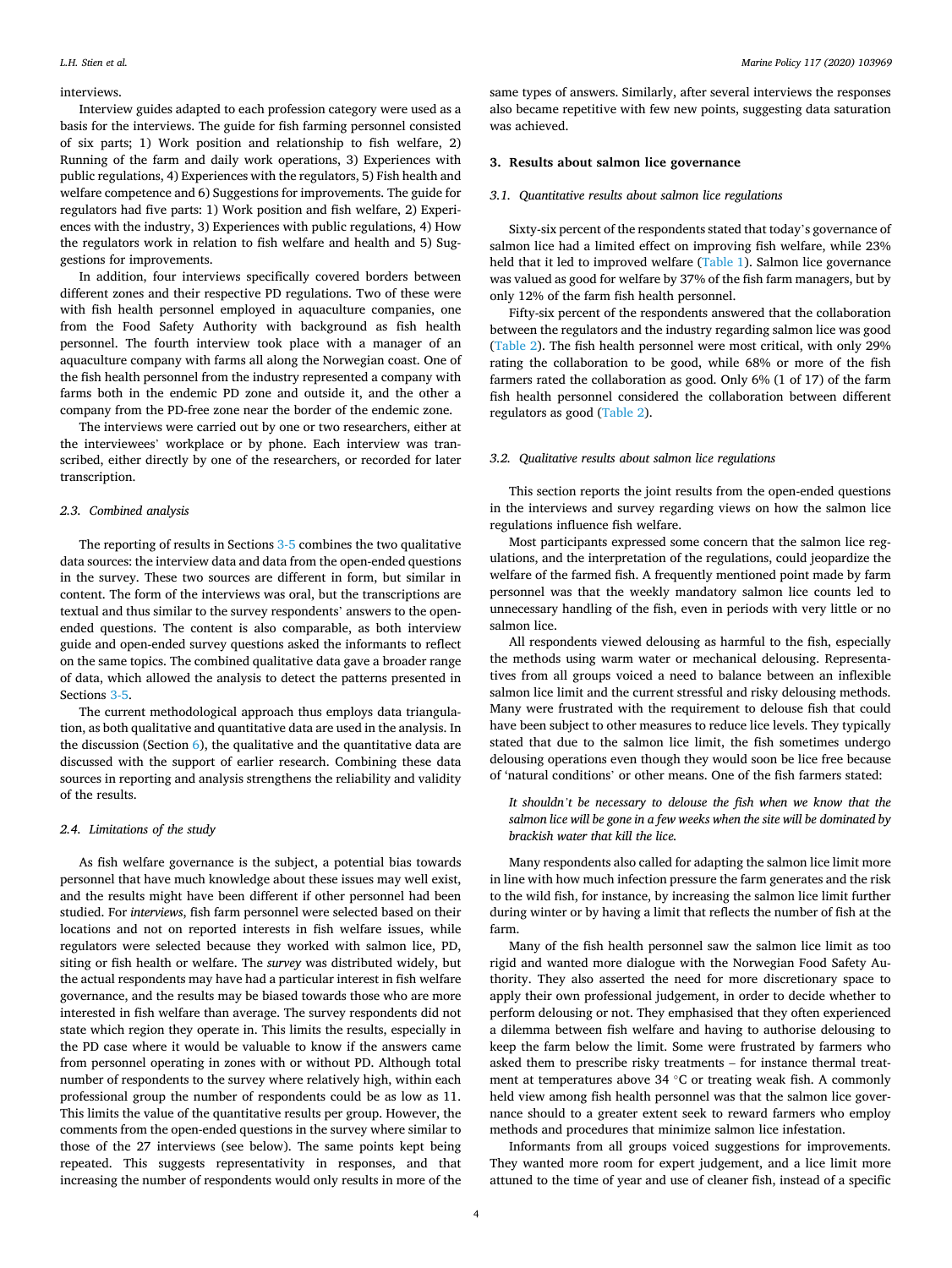#### <span id="page-4-0"></span>**Table 1**

Number of responses in each grading level per professional group to the question "To what extent is fish welfare improved by current regulation of salmon lice?". Total number of respondents was 83.

| <b>Question</b>                                                                               | Grading                                  | Farm op.<br>personnel | Farm<br>manager | Company man, or<br>adm. | Farm fish<br>health p. | Regulator | Total              |
|-----------------------------------------------------------------------------------------------|------------------------------------------|-----------------------|-----------------|-------------------------|------------------------|-----------|--------------------|
| To what extent is fish welfare improved by today's governance of<br>salmon lice infestations? | Poor<br>Neutral<br>Good<br>Don't<br>know | 8<br>0<br>3<br>0      | 12<br>0<br>0    | 10                      | 14                     | 11<br>▵   | 55<br>ь<br>19<br>J |

# **Table 2**

Number of responses in each grading level per professional group to questions about collaboration regarding salmon lice between industry and the regulators, and between different regulators. Total number of respondents was 84.

| Ouestion                                                   | Grading | Farm op.<br>personnel | Farm<br>manager | Company man. or<br>adm | Farm fish<br>health p. | Regulators | Total |
|------------------------------------------------------------|---------|-----------------------|-----------------|------------------------|------------------------|------------|-------|
| How good is the collaboration between the industry and the | Poor    |                       | ົ               | з                      | 6                      | Я          | 16    |
| regulators regarding salmon lice?                          | Neutral | 0                     |                 |                        |                        | 6          | 18    |
|                                                            | Good    | 8                     | 14              | 13                     |                        |            | 47    |
|                                                            | Don't   |                       | $\Omega$        |                        |                        |            |       |
|                                                            | know    |                       |                 |                        |                        |            |       |
| How good is the collaboration between different regulators | Poor    |                       |                 |                        |                        | 6          | 23    |
| regarding salmon lice?                                     | Neutral |                       |                 |                        |                        | q          | 25    |
|                                                            | Good    |                       |                 |                        |                        |            | 17    |
|                                                            | Don't   |                       |                 |                        | h                      | 0          | 19    |
|                                                            | know    |                       |                 |                        |                        |            |       |

upper salmon lice limit. Some mentioned how it used to be easier to get acceptance for delays or to get dispensation from delousing earlier, and that this still depends on the particular Food Safety Authority representative. They also noted that there are different practices among regulators from different regions, a practice that creates confusion. Fish farm managers typically called for more meetings and arenas for coordination between the regulators and the industry, and between farmers within a region.

Some of the representatives from the Norwegian Food Safety Authorities expressed frustration of how difficult it is to find perfect solutions since the industry is so large and have so many farm localities. They agreed that the inflexible lice limit could be a problem, but also pointed out that some farmers waited until they reached the limit to act, while in their opinion, the farmers should have started preventive and mitigating actions before. They also pointed out that for regulators it can sometimes be difficult to know when to sanction against a farmer because of fish welfare, because the regulations lack a precise definition of what poor welfare constitutes.

# **4. Results about PD governance**

## *4.1. Quantitative results about PD*

Regarding pancreas disease (PD), 43% of the respondents held that current regulations had a limited effect on improving fish welfare, while 31% stated that it had a good effect (Table 3). On this topic, the farm fish health personnel were the most sceptical, while the operational personnel at the farms were the most positive, with farm managers and

administrative personnel in the middle. Interestingly, the regulators were highly divided, with 41% answering that the effect was poor, 12% neutral, and 35% good (Table 3).

Collaboration between the industry and the regulators was reported as good by 64% of the operational personnel and 45% of the farm managers ([Table 4\)](#page-5-0). However, among farm fish health personnel and regulators, only 18% regarded it as good, while 41% saw the collaboration as poor. Responding to the question about collaboration between industry and regulators, the farm fish health personnel were even more sceptical, with 47% rating collaboration as poor and only 6% (1 of 17) as good [\(Table 4\)](#page-5-0).

# *4.2. Qualitative results about PD*

This section reports the joint results from the open-ended questions in the interviews and survey regarding views on PD regulations.

In all the professional groups, some expressed incredulity that a disease that impoverishes fish welfare is permitted in one part of Norway and not in others. Related to this, they identified three problems causing unequal treatment and deterioration of fish welfare.

Firstly, the governance regime implies that fish farming can place a different value on fish welfare in zones with and without PD. The governance regime accepts lower fish welfare for the farmed fish in the south of Norway, since endemic PD is accepted there (and PD is an obvious threat for fish welfare). However, according to the PD regulations, fish farms far from areas with PD must still submit monthly PD samples. Retrieving samples from apparently healthy fish is seen as reducing fish welfare, just as with salmon lice counts in periods with few

#### **Table 3**

Number of responses in each grading level per professional group to the question "To what extent is fish welfare improved by current PD regulation methods?". Total number of respondents was 84.

| <b>Ouestion</b>                                       | Grading | Farm op.<br>personnel. | Farm<br>manager | Company man. or<br>adm. | Farm fish<br>health p. | Regulator | Total |
|-------------------------------------------------------|---------|------------------------|-----------------|-------------------------|------------------------|-----------|-------|
| To what extent is fish welfare improved by current PD | Poor    |                        |                 |                         | 10                     |           | 36    |
| regulation methods?                                   | Neutral | 2                      |                 |                         | ı                      | ▵         | 15    |
|                                                       | Good    |                        |                 |                         |                        |           | 26    |
|                                                       | Don't   |                        |                 |                         |                        | ∼         |       |
|                                                       | know    |                        |                 |                         |                        |           |       |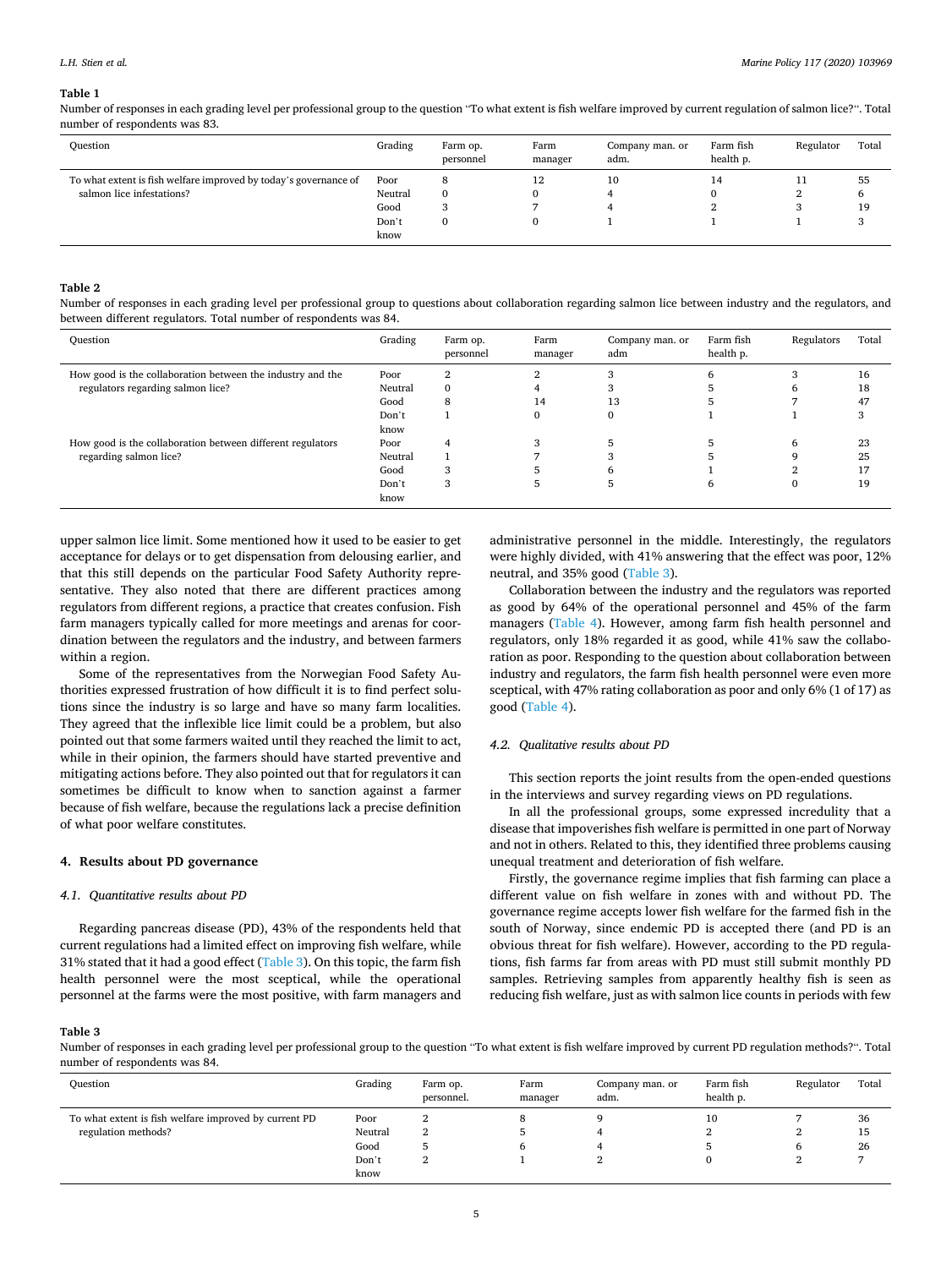<span id="page-5-0"></span>**Table 4** 

|  |  |  |  |  | Number of responses in each grading level per professional group to questions about collaboration regarding PD. Total number of respondents was 84. |
|--|--|--|--|--|-----------------------------------------------------------------------------------------------------------------------------------------------------|
|--|--|--|--|--|-----------------------------------------------------------------------------------------------------------------------------------------------------|

| <b>Question</b>                                            | Grading | Farm op.<br>personnel. | Farm<br>manager | Company man. or<br>adm. | Farm fish<br>health p. | Regulator | Total |
|------------------------------------------------------------|---------|------------------------|-----------------|-------------------------|------------------------|-----------|-------|
| How good is the collaboration between the industry and the | Poor    |                        | b               |                         |                        |           | 25    |
| regulators regarding PD?                                   | Neutral |                        |                 |                         | 6                      | h         | 18    |
|                                                            | Good    | ⇁                      | q               | 6                       |                        | 3         | 28    |
|                                                            | Don't   | ົ                      | 4               |                         |                        | 2         | 13    |
|                                                            | know    |                        |                 |                         |                        |           |       |
| How good is the collaboration between different regulators | Poor    |                        | b               | $\Omega$                |                        | 4         | 23    |
| regarding PD?                                              | Neutral |                        |                 |                         |                        | 8         | 20    |
|                                                            | Good    | 5                      | b               |                         |                        |           | 17    |
|                                                            | Don't   | 3                      |                 |                         |                        | 4         | 24    |
|                                                            | know    |                        |                 |                         |                        |           |       |

lice.

Secondly, the PD zone governance is believed to result in unequal treatment of companies. Some fish farmers outside the PD zones pointed out the unfairness associated with the regulations since they have to slaughter the fish in the case of PD, while farms within the PD zones can carry on as normal. Furthermore, fish farmers in the border zones must absorb the extra cost of maintaining the PD-free zone. Some farmers also pointed out that PD leads to unnecessary costs for the whole industry and suggested that perhaps a better strategy for the whole of the industry would be to get rid of the disease entirely.

The third, and most frequently mentioned concern, was that the current governance system is incapable of stopping the spread of the disease. Many respondents requested an improved and better coordinated "stamping out" strategy with an ultimate goal of eradication. Both regulators and fish farm respondents agreed that a strategy that aimed at eradicating PD in the endemic zone would be the right thing to do to safeguard fish welfare. One of them said:

## *To accept PD is the same as accepting poor fish welfare.*

Some of the regulators agreed on the PD governance problem areas mentioned above, while others defended the regulations, and stated that:

*PD is impossible to eradicate at the moment, the infection pressure of SAV is simply too massive, and a strategy to eliminate PD from southern Norway is impossible before we have an effective vaccine.* 

These descriptions of the problematic aspects of the regulations were reflected in the annoyance and mistrust of the PD regulation among many of the respondents. Fish farming companies and fish health personnel both suspected the regulations being based on an inadequate knowledge base and claimed there was much room for improvement. Some of the fish farmers also had difficulties in understanding the PD regulations, and said they were given different interpretations by different regional offices of the Norwegian Food Safety Authority.

Representatives of several of the groups made suggestions for improvements in PD governance. The most fundamental suggestions centred on the elimination of PD endemic zones. Some also suggested stricter restrictions on fish transport and a ban on open waiting cages outside the slaughterhouses in order to prevent the spread of PD.

# **5. Results about fish farm siting**

#### *5.1. Quantitative results about siting*

Forty to sixty-nine percent of the farm personnel, farm managers, administrative personnel and farm fish health personnel experience that regulators *do* consider fish welfare and health regarding farm siting to a 'good' degree, while only 18% of the regulators were of this opinion (Table 5). The rest of the regulators either selected 'Don't know' or 'Neutral'.

More than 60% of the farm managers, company managers and administrative personnel were positive to cooperation between the industry and the regulators, while only 20% of the farm operational personnel and 24% of the farm fish health personnel were of the same opinion ([Table 6](#page-6-0)). The results were similar for the question about collaboration between different regulators regarding farm siting, but interestingly 4 more of the 17 regulators selected 'Poor' to this question ([Table 6](#page-6-0)).

## *5.2. Qualitative results about siting*

In the interviews and open-ended survey questions, the relationship between fish welfare and fish farm siting turned out to be looked upon as a different type of conflict than the controversies over salmon lice and PD governance described above.

In general, there were few differences between the respondent groups on this matter. They mostly underlined a common problem: when fish farm siting conflicts with other stakeholders and groups in society this can result in sub-optimal siting. The operational personnel at fish farms expressed that even if they would not say that the site was optimal, they accepted the conditions and worked with these as a given. They described that most sites have healthy fish in some years and suffer from diseases in others. However, fish health personnel, regulators and managers hypothesised that differences in environmental qualities (i.e. currents, temperature, salinity, etc.) of sites can partly account for differences in fish mortality.

Some of the respondents expressed a sentiment that the siting of fish farms is too much governed by trying to avoid conflict with other interests in the coastal zone, such as wild catch fishing, tourists, environmentalists and others. According to these respondents, the results is

# **Table 5**

Number of responses in each grading level per professional group to the question "Do you experience that the regulators take fish welfare and health into account when considering farm siting?", by personnel type. Total number of respondents was 82.

| <b>Ouestion</b>                                                                                                  | Grading         | Farm op<br>personnel | Farm<br>manager | Company man. or<br>adm. | Farm fish<br>health p. | Regulators | Total |
|------------------------------------------------------------------------------------------------------------------|-----------------|----------------------|-----------------|-------------------------|------------------------|------------|-------|
| Do you experience that the regulators take fish welfare and health<br>into account when considering farm siting? | Poor<br>Neutral | ◠                    |                 |                         |                        |            | 22    |
|                                                                                                                  | Good            | ∼                    | 10              | 10                      |                        | З          | 38    |
|                                                                                                                  | Don't           |                      |                 |                         | 11                     |            | 13    |
|                                                                                                                  | know            |                      |                 |                         |                        |            |       |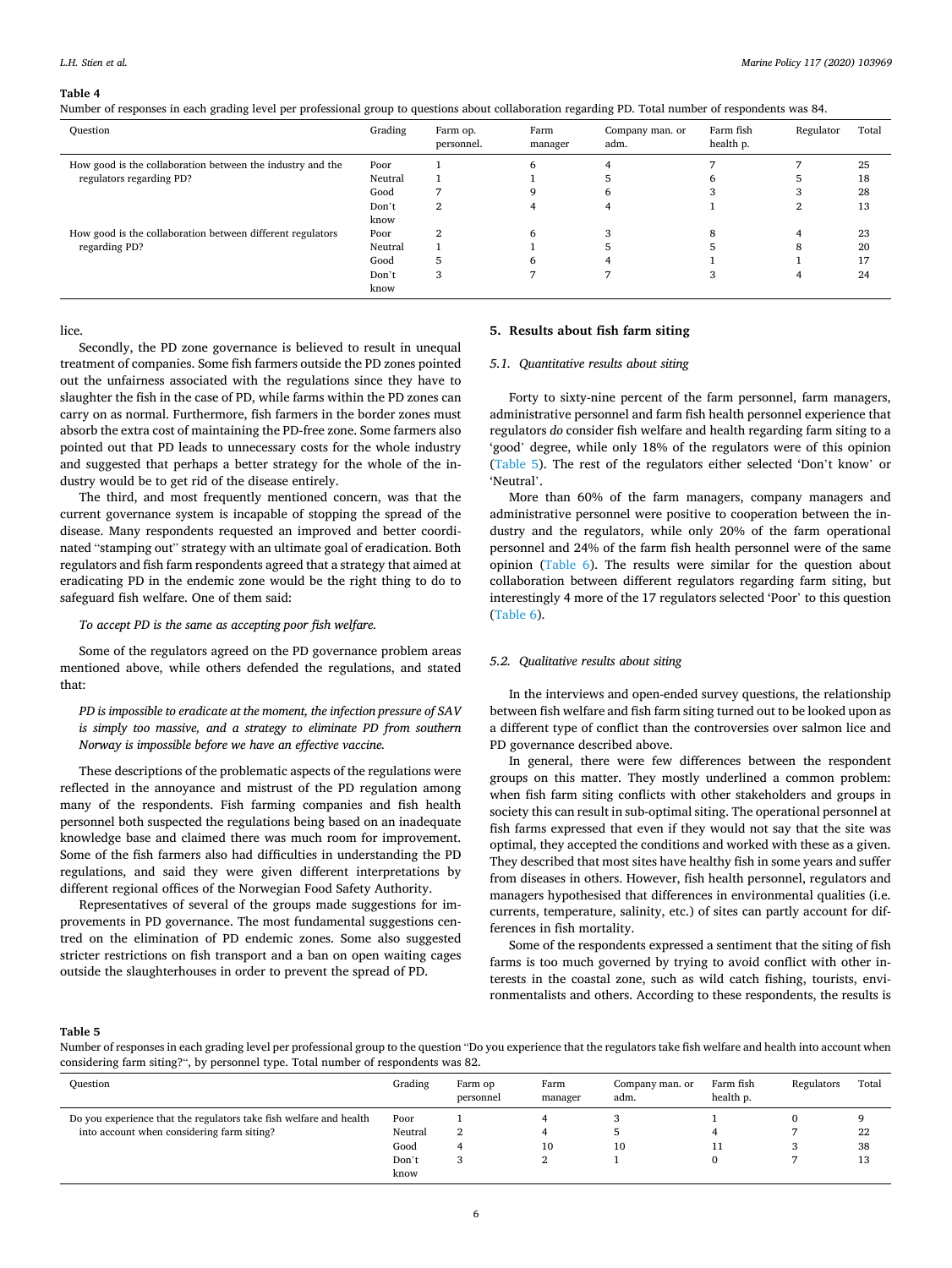#### <span id="page-6-0"></span>**Table 6**

Number of responses in each grading level per professional group to questions about collaboration regarding siting between industry and the regulators, and between different regulators. Total number of respondents was 83 and 82, respectively.

| <b>Question</b>                                                    | Grading       | Farm op<br>personnel | Farm<br>manager | Company man. or<br>adm. | Farm fish<br>health p. | Regulators | Total |
|--------------------------------------------------------------------|---------------|----------------------|-----------------|-------------------------|------------------------|------------|-------|
| How do you perceive the collaboration between your company and     | Poor          |                      |                 |                         | ົ                      |            | 11    |
| the regulators regarding farm siting?                              | Neutral       |                      |                 |                         | 6                      | o          | 23    |
|                                                                    | Good          | റ                    | 13              | 12                      |                        |            | 38    |
|                                                                    | Don't<br>know | C.                   | $\Omega$        |                         |                        |            | 11    |
| How do you perceive the collaboration between different regulators | Poor          |                      |                 |                         |                        | h          | 14    |
| regarding farm siting?                                             | Neutral       | $\overline{2}$       |                 |                         | 6                      |            | 21    |
|                                                                    | Good          | $\overline{2}$       |                 |                         |                        |            | 30    |
|                                                                    | Don't<br>know |                      |                 |                         | <sub>t</sub>           |            | 17    |

that some fish farms are placed in areas which are sub-optimal. Both fish farm managers, fish health personnel and regulators claimed that fish farm siting at times can be traced to historical isolated decisions and events, and that these, over time, have contributed to a site structure that should be improved.

Most of the comments in the interviews and the survey indicated that the siting governance could be improved. For example, new farms should not be placed so that they clearly influence already existing farms, to hinder spread of diseases. The participants in the study called for improvements in current area plans in order to ensure that regard for fish health and welfare is more prominent at an early stage in planning, when the municipality designates areas suitable for aquaculture. Some proposed that the suitability of a site in terms of fish health and welfare should be determined at an early stage, and before too many resources are invested in the application process. It should also be easier to modify the moorings of a site if it becomes clear that conditions would be much better just a short distance away.

Although many of the respondents had suggestions for how fish farm siting could be improved, they realised that there would be problems in implementing these changes. They emphasised that the Norwegian coastal governance and fish farming industry have their own structures and traditions, which would probably lead to a new siting policy being met with resistance.

## **6. Discussion**

This section starts by discussing the three conflicts of salmon lice, PD, and fish farm siting separately, before concluding with a general discussion about how these conflicts relate to fish welfare and improvements in governance.

# *6.1. Governance of conflict 1* – *salmon lice*

There is an obvious conflict regarding salmon lice governance, and fish farmers have strong negative opinions regarding the inflexible salmon lice limit. The results of the survey and the interviews can be summarised as a general frustration from the industry that the salmon lice regulations lead to too frequent handling of the fish (during salmon lice counting and delousing operations) and from the regulators that the industry is powerful and the problem so complex that it is difficult to find optimal solutions. It was widely held by all groups that the governance of salmon lice did little to improve the welfare of the farmed salmon.

Some participants regarded it as unnecessary to delouse the salmon when lice would soon disappear due to the fjord becoming brackish, or due to other measures. It has been shown that high levels of meltwater from the snow will kill the salmon lice [[44\]](#page-9-0). However, it is difficult to know exactly when this will happen, and the effect on the lice depends on how brackish the water will be, how deep it will go, and how long the conditions will last. Furthermore, the cleaner fish that are used to graze

salmon lice off the salmon primarily feed on larger lice rather than the juvenile stages [\[45,46](#page-9-0)]. Thus, the cleaner fish need some time to catch up in cases of sudden increases in the number of adult female salmon lice. However, in sea temperatures above 10 °C, female salmon lice will produce a new set of egg strings in less than a week [\[47](#page-9-0)]. Delaying treatment when the temperature is high will therefore lead to a significant release of eggs. However, the eggs develop relatively slowly during the winter [[47\]](#page-9-0). This is also the time of year when handling of the fish is most risky for the fish [\[8\]](#page-9-0). For this reason, a certain leeway in delaying treatment during the winter can be argued for.

In the survey, both administrative personnel and managers at fish farms requested alignment of the lice limit, infection pressure and the risk to the wild fish. It is well known that salmon density dilutes lice loads and thereby the counts, but not infection success [[48\]](#page-9-0). Or in other words, a net-cage with 10 000 salmon will be infected by similar numbers of salmon lice as if there had been 100 000 salmon in the cage, but the average number of lice will be ten times as high. From an infection pressure standpoint, therefore, it would make more sense to regulate salmon lice on the basis of number of adult females on the site rather than of on the average number of salmon lice per fish.

Many farmers were concerned that the lice counts themselves harmed the fish. The fish need to be sedated and handled carefully during counting, which requires competent personnel. It is well known that handling salmon out of water in low air temperatures can be extremely harmful for the fish [[8](#page-9-0)]. Perhaps as a reaction to this, in 2019 the Food Safety Authority opened for dispensation to the rule of manual salmon lice count and accepted that these may be replaced by automatic lice counting by underwater camera. This could provide a solution to the welfare problems associated with lice counts. Interestingly, none in the survey or interviews argued that euthanizing the lice counted individuals could be better for welfare, highlighting that euthanizing even a smaller proportion of the fish is often not even considered.

A more flexible salmon lice limit, as advocated by many of the respondents, would present new challenges for both regulators and the industry. It can for example easily lead to disagreements between regulators, farmers and fish health personnel on whether a decision to utilise this flexibility and postpone delousing is correct or not. It also can challenge the entire fish farm industry if more lax regulations exacerbate the salmon lice problem. In a strictly economic perspective, fish farms can save significantly if they delay and skip a delousing event or two in the course of a production cycle. A recent study [[49](#page-9-0)] found that isolated farms can profit by increasing the treatment threshold to as much as 5-10 adult female salmon lice per fish before the cost of having salmon lice becomes greater than the benefit of postponing treatment. However, for fish farms that can infect each other with salmon lice, the optimal threshold is as low as 0.1 adult female salmon lice per fish. This is often referred to as the "tragedy of the commons" [\[13](#page-9-0),[49\]](#page-9-0), where the individual farmers have incentive to disregard regulation at the expense of others. The term "tragedy of the commons" describe a situation in a shared-resource system (here the sea water) where individual users act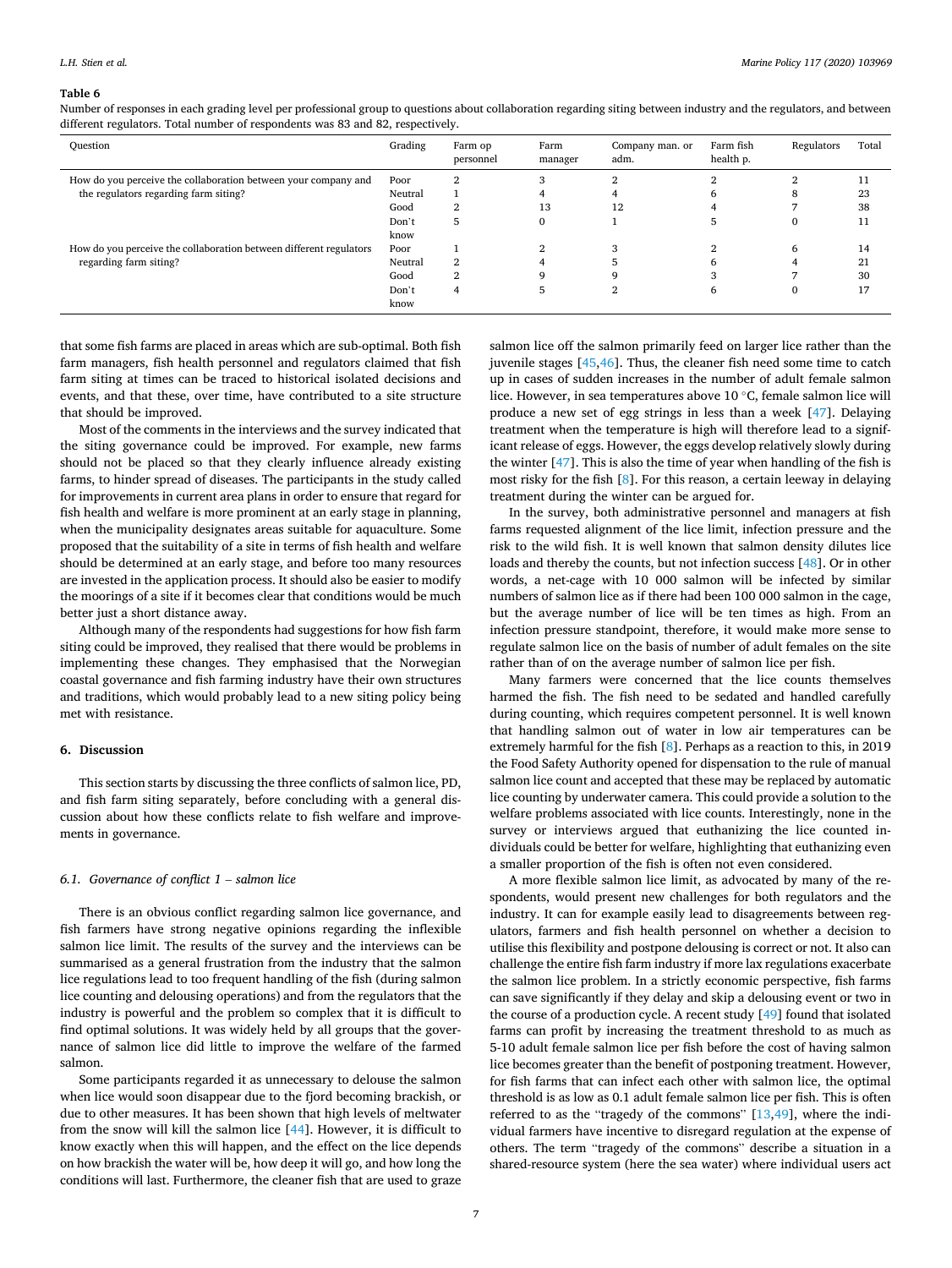according to their own interest contrary to the common good.

Both fish farmers, fish health personnel and regulators express care and concern for the farmed fish and the environment, but they sometimes disagree on the measures needed to achieve it and what to prioritise. The interviews and the responses to the survey showed that the fish health personnel sometimes felt caught in the middle, between fish farmers and regulators, within their role as prescribers of medicinal and non-medicinal treatments and as a professional group advocating animal welfare. For example, when the average lice numbers on a farm are just over the salmon lice limit, the farmers and fish health personnel may sometimes want to prioritise fish welfare and not order a risky delousing. Or, in cases where the fish health professional would want to recommend early slaughter, but at the same time know that this will mean substantial economic loss for the farmer. Some of the respondents also pointed out the contradiction in adding cleaner fish in order to fall below the limit often means subjecting the cleaner fish themselves to low welfare conditions. Moreover, the regulators are aware that salmon lice regulations can take precedence over animal welfare. This is an important topic for further research.

# *6.2. Governance of conflict 2* – *PD*

Several respondents from all groups questioned the PD zoning system, which specifies where PD is allowed, and where PD-infected fish must be immediately removed. It is well known that PD spreads via ocean currents [\[50](#page-9-0)], and there is general agreement that slaughtering sick fish is a necessary measure to stop the spread of the disease. The conflict concerns the unequal treatment of fish farms since only fish farmers outside the PD zone have to bear this cost [\[13](#page-9-0)].

In addition, the informants underline that accepting PD in the PD zone means accepting an increased risk of poor welfare for the fish in these zones. This gives unequal welfare standards along the coast (as is documented in [Fig. 2,](#page-2-0) and by Ref. [[29\]](#page-9-0)).

The mandatory tissue sampling of apparently healthy fish was viewed as unnecessary by several of the respondents. They argued that it should not be necessary to sample for PD far from the PD zone unless the fish farm has received fish from the PD zone. However, live-fish shipping has been linked to PD transmission  $[51,52]$  $[51,52]$ , and the PD viruses can survive for several weeks [\[52](#page-10-0),[53](#page-10-0)] and may be carried over long distances by ocean currents [[41,50\]](#page-9-0). Historically, there have been sporadic occurrences of PD outside the PD zone, most probably due to long-distance shipping of infected fish [[13\]](#page-9-0). Although transport is regulated in order to limit the spread, it is possible that viruses spread far beyond the endemic zone. Thus, the welfare cost of the obligatory monthly screenings may be a small price to pay to prevent further spread. Mapping virus movements may also be a first step in a future more active eradication plan.

Several of the respondents suggested that PD should be eradicated along the entire Norwegian coast. They were not satisfied with the regulations because they negatively affect the fish in the PD zones, and several wanted the governance of PD to be uncompromising regarding fish welfare. As pointed out in the methods section, this study is biased towards fish welfare, as the people who took the trouble to answer the survey probably have a more than average interest in fish welfare, and since the interviewed regulators were selected because of their interest and competence in fish welfare. However, one of the regulators held that banning PD along the entire coast is impossible before effective vaccines, or PD-resistant salmon [[54\]](#page-10-0), are developed. However, many want to work with the aim to eradicate PD completely in Norwegian waters. Experience from stamping out PD outside the endemic zone [[13\]](#page-9-0) support the argument that this can be done. How long it takes would depend on the industry and the regulators, but at the speculative level, eradication within ten years could be a realistic goal if the intentions are strong and clear, and collaboration is good.

The eradication of PD is suggested to begin for instance with gradually moving the PD zone borders or increasing the size of the "bufferzones" around the borders. Screenings of wild salmon and trout indicate

that very few wild salmon and no wild trout are infected [\[53](#page-10-0)] and in collaboration with the farmers, the Norwegian Food Safety Authority has managed to eradicate one of the PD viruses from a fjord area. This makes it reasonable to assume that PD can also be eradicated in larger areas, but at a substantial cost  $[13]$  $[13]$ . One of the suggestions from the survey was to create a fund for covering such expenses by the industry as a whole and not individual fish farmers.

## *6.3. Governance of conflict 3* – *fish farm siting*

Siting is a somewhat different type of governance conflict than the cases of salmon lice and PD. Here, few of the informants disagreed with the others. It seems that everyone involved in fish farming and governance have the same aim – to find more suitable, and preferably optimal, fish farm sites. Most of the fish farm managers have positive experiences regarding siting governance. They were also satisfied with the collaboration with regulators in siting cases, and more so than in the governance of salmon lice and PD. One explanation could be that they obtained the sites they want, but this is very unlikely, as there is a lack of good fish farm sites [\[36](#page-9-0),[38\]](#page-9-0). It therefore seems that the fish farmers understand the complexity involved in balancing optimal conditions for the fish and heeding the interests of all the other stakeholders.

The operational personnel at fish farms were more neutral towards the siting governance. They described how they saw the site as 'given'. They were satisfied to have a site at all. Operational personnel are rarely involved in the strategic decisions regarding siting. Many fish farmers possess expert knowledge about their site, but do not have the overview and potential to systematise their knowledge across sites. However, some do relate the site conditions to a potential factor in mortality rates.

Regulators were also predominantly neutral to the siting governance. This might be because the current system leads to limited availability of potential new sites, and the inflexibility to change existent site licenses.

The fish health personnel perceived the siting governance as positively influencing fish welfare. An explanation for this difference between the respondent groups might be that the rigorous siting governance system restricts the number of fish farms and thus the spread of diseases, restrictions which fish health personnel appreciate. Another explanation could be that fish health professionals as a group is not strongly involved in farm siting compared to issues such as lice and PD where they are much involved. Some fish health personnel asked for an overall plan for positioning and operation of the fish farms that can minimize the spread of diseases and parasites, instead of a historically developed patchwork of locations.

Many fish welfare issues can be solved by optimizing the site structure in larger regional areas. Optimal siting and relocation of fish farms is a very complex issue that requires advanced knowledge and modelling, and cooperation with regulators and stakeholders [\[36](#page-9-0)–39]. Nevertheless, fish farms are often sited on the basis of relatively brief, simple, and traditional methods of environmental monitoring [\[4,](#page-8-0)[55](#page-10-0)]. Sometimes minor adjustments within the site can improve the conditions quite significantly [\[40](#page-9-0)]. Today, such changes require new documentation and applications to the regulators.

Ideally, one should start with blank sheets and draw up a new overall plan based on new knowledge, hydrographic models, and more advanced decision-support systems [[36\]](#page-9-0). However, as was commented in the interviews, resources and profit depends on the existing fish farm sites, and potential relocation of sites. Moreover, the complexity and resources needed to map knowledge and resolve conflicting interests (fisheries, spawning grounds, shrimp fields, ship traffic, tourism, municipal land and sea use plans, etc.), in order to arrive at an optimal site plan would be demanding. In the end, this complexity may prevent sufficient improvements in locality structure and give continued negative effects for almost all interests involved.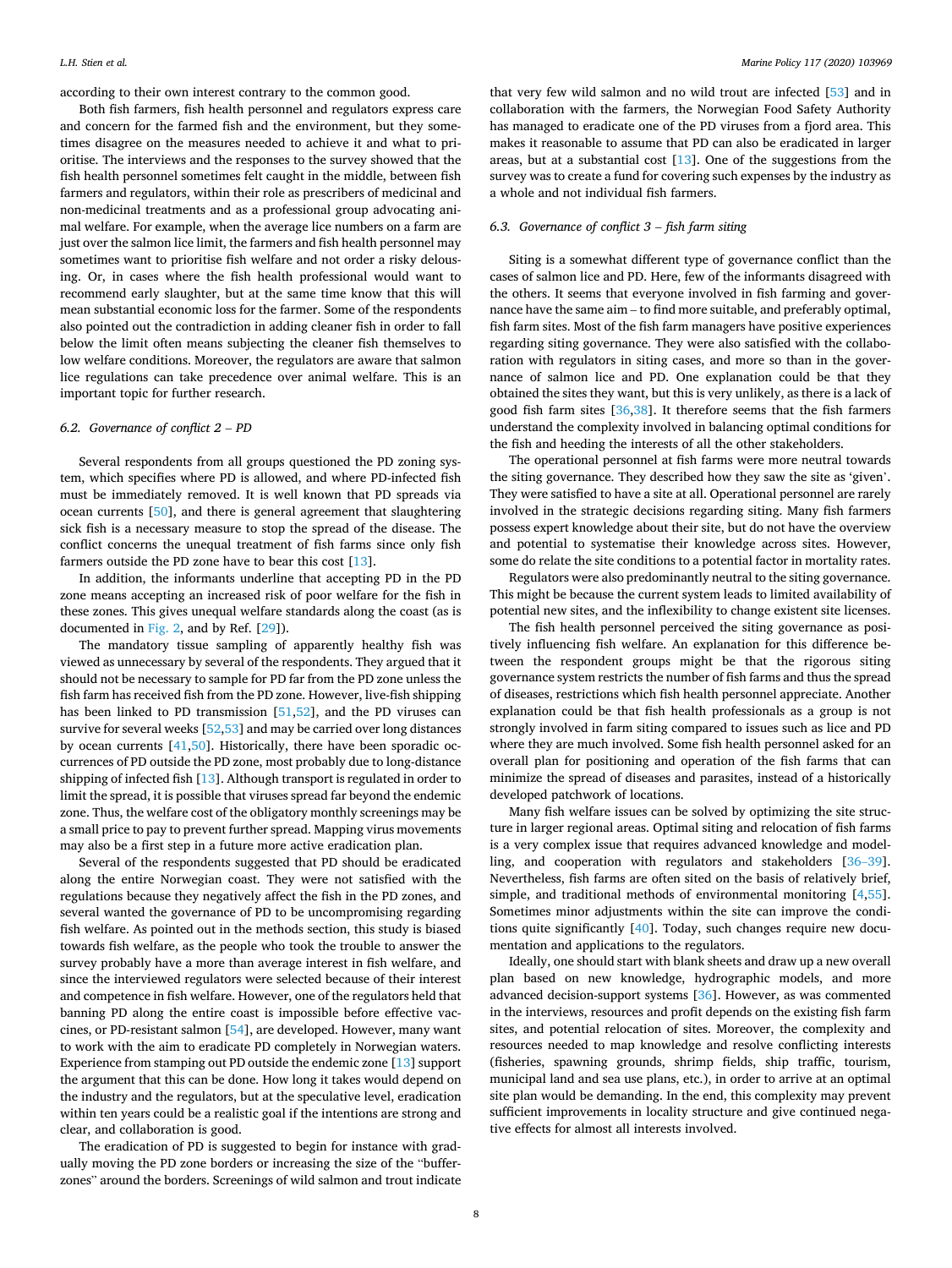# <span id="page-8-0"></span>**7. Improving fish welfare governance**

Aquaculture governance has been described as being akin to a the socalled "wicked problem" [[14\]](#page-9-0) in the sense that uncertainty, lack of knowledge and dynamic problems make it difficult to find good and permanent solutions. This exploration of how the three governance conflicts influence fish welfare have, however, in some ways come to the opposite conclusion. There seems to be consensus on several solutions that can improve animal welfare regarding salmon lice, PD and siting. What is lacking is the will to accept the short-term costs for the sake of the long-term benefits – and an agreement of who is to pick up the bill. This may be explained by the fact that all three conflict cases have elements of the tragedy of the commons, in that what is best for the single farmer or company in the short term, in many cases, is contrary to the common good and long-term benefits [[13\]](#page-9-0). Both the salmon lice and PD conflicts are heavily influenced by external factors, and the majority of the respondents rate the collaboration between regulators in these cases as neutral or poor. The siting collaboration, on the contrary, is rated as good, perhaps because this topic in the survey did not focus on conflicts like spreading disease to neighbouring farms.

All of the conflict cases show that optimal governance is hampered by historical factors and that the industry has reached a kind of Pareto efficiency, which makes it difficult to implement the necessary changes without making some companies worse off, at least in the short-term. Ideally, siting, salmon lice treatment, and PD management should have been carried out on the basis of a complete analysis of site conditions and with a view to minimising spread of pathogens between farms. Starting with a blank sheet would have enabled farm sites to be located in clusters with "firebreaks" [\[56](#page-10-0)]. Respondents in all professional groups advocated that sea transfer schedules should be planned in such a way as to avoid that newly transferred fish are downstream of farms where there are large fish, which can be heavily infected with salmon lice, PD and other infectious pathogens. The farmers know that what they do affects the downstream farms, and that they in turn are affected by upstream farms [[56](#page-10-0),[57\]](#page-10-0). Optimizing the siting structure, as well as scheduling transfers and delousing operations in accordance with each other's, should therefore be in everybody's long-term interest. But as one fish farm manager expressed it in a recent opinion piece [\[58](#page-10-0)], "*We all have the same goal, but different thoughts and ideas on how to get there*".

Although improved fish welfare is the reason why many study participants have advocated for a more flexible salmon lice limit, they tended to consider fish welfare at their own sites, and not on other farms. Fish farmers have mentioned how they acquire infestations of adult salmon lice on their fish when upstream farms have deloused, which counteracts their own efforts to combat salmon lice. This was echoed in the survey and interviews about the PD conflict, and many requested that PD should be combated. According to economic theory, effluent fees for pollution (here for instance salmon lice or PD viruses) could be a mechanism for controlling the number of negative externalities that any one producer can inflict on others and the environment [[59\]](#page-10-0). Another potential tool for the regulators here would be to develop a system whereby only fish farms owned by the same company can heavily influence each other, so that the externalities the farms create remain within the same company. To create areas or neighbourhoods that are dominated by one company would require large-scale redistribution of sites but could have the advantage of giving more control to the fish farmers to reduce the spread of pathogens and parasites. Snorkel sea cages have for instance been shown to decrease infestation by 75%, and to reduce the number of delousing operations during a production cycle significantly [\[60](#page-10-0)]. But they are laborious to delouse and are therefore still only used by a few committed farmers. However, in case of all farms within an area being snorkel sea cages, the cumulative decrease in infection may reduce infection pressure to an extent that delousing becomes a rare event. Another alternative is to break the connectivity between farms by having fewer, but larger farms as suggested in the Regional coast plan for Sunnhordaland and Ytre Hardanger [\[61](#page-10-0)], and

more recently in a recommendation from the Institute of Marine Research to the Ministry of Trade, Industry and Fisheries [\[62](#page-10-0)]. But although longer distances between farms decreases the likelihood of pathogens spreading between farms, the larger farm size means that the potential consequence of an outbreak for a single farm increase. Similarly, as pointed out in the opinion piece by Ref. [\[58](#page-10-0)], from a business perspective it makes sense to have farms spread out in different parts of Norway in order to limit overall risk within a company. Further, when disaster strikes in an area, e.g. harmful algae blooms of large disease outbreaks, it may be beneficial to have the resources of several companies to draw upon in order to being able to handle the situation. At stake here are minimising the likelihood of fish being infected by pathogens from other farms on one hand, vs. minimising the consequence of large-scale outbreaks on the other. These conflicting mechanisms should be considered in management and regulation of aquaculture sites and licenses.

This study concludes that the main problem is not disagreement between actors about what is best for fish welfare, but the enormous complexity of steering a network of farms that influence each other, owned by companies with different strategies, resources and short-term goals towards a long-term optimum. Creating regulations for limiting the cost for fish farming companies that take on additional burdens for the common good, while taxing companies that add negative externalities, with the result that they must face the true cost of their actions, could nudge the industry towards low-cost ways of reducing pathogenic emissions and thus increase fish welfare. It is also easier to absorb the costs of improving long-term welfare if one knows that their effects will not be quashed by neighbouring farms.

Finally, there is also the moral question of how one weighs animal suffering against economic costs and other interests and values. The current study indicates that fish welfare is currently not always prioritised, and that there is concern regarding fish welfare among the respondents throughout the sector, from the industry itself to the regulators. To utilise this common concern to improve governance towards good fish welfare should remain a top priority.

## **Author statement**

All authors are employees at independent research institutes or universities and have no affiliations with or involvement in any organization or entity with any financial or competing interests in the subject matter or materials discussed in this manuscript.

# **Acknowledgements**

This research was funded by the Research Council of Norway project 267664 REGFISHWELH. The authors would like to thank Steinar Johnsen at the Norwegian Food Safety Authority for his expert advice and assistance with creating the surveys and discussing the results.

# **References**

- [1] [A.-M. Solås, B. Hersoug, O. Andreassen, R. Tveterås, T. Osmundsen, B. S](http://refhub.elsevier.com/S0308-597X(19)30910-8/sref1)ørgård, K. [M. Karlsen, F. Asche, R. Robertsen, in: Judicial Framework for Norwegian](http://refhub.elsevier.com/S0308-597X(19)30910-8/sref1) Aquaculture – Mapping of Today'[s Status \(In Norwegian: Rettslig Rammeverk for](http://refhub.elsevier.com/S0308-597X(19)30910-8/sref1) [Norsk Havbruksnæring - Kartlegging Av Dagens Status\) report no 29, Nofima,](http://refhub.elsevier.com/S0308-597X(19)30910-8/sref1) Tromsø[, Norway, 2015](http://refhub.elsevier.com/S0308-597X(19)30910-8/sref1).
- [2] E. Hovland, D. Mø[ller, A. Haaland, N. Kolle, B. Hersoug, G. Nævdal, in: Norwegian](http://refhub.elsevier.com/S0308-597X(19)30910-8/sref2)  [Aquaculture History \(in Norwegian: Over Den Leiken Ville Han Rå - Norsk](http://refhub.elsevier.com/S0308-597X(19)30910-8/sref2) [Havbruksnærings Historie\), Fagbokforlaget, Bergen, Norway, 2014.](http://refhub.elsevier.com/S0308-597X(19)30910-8/sref2)
- [3] [Norwegian Directorate of Fisheries, Key Numbers from Norwegian Aquaculture](http://refhub.elsevier.com/S0308-597X(19)30910-8/sref3) Industry 2018 (In Norwegian: Nø[kkeltall fra norsk havbruksnæring 2018\),](http://refhub.elsevier.com/S0308-597X(19)30910-8/sref3)  [Norwegian Directorate of Fisheries, 2019](http://refhub.elsevier.com/S0308-597X(19)30910-8/sref3).
- [4] G.L. Taranger, Ø. Karlsen, R.J. Bannister, K.A. Glover, V. Husa, E. Karlsbakk, B. O. Kvamme, K.K. Boxaspen, P.A. Bjørn, B. Finstad, A.S. Madhun, H.C. Morton, T. Svåsand, Risk assessment of the environmental impact of Norwegian Atlantic salmon farming, ICES J. Mar. Sci. 72 (2015) 997–1021, [https://doi.org/10.1093/](https://doi.org/10.1093/icesjms/fsu132)  icesims/fsu132
- [5] Ministry of Trade, Industry and Fisheries, Regulation on the operation of aquaculture production sites (In Norwegian: Forskrift om drift av akvakulturanlegg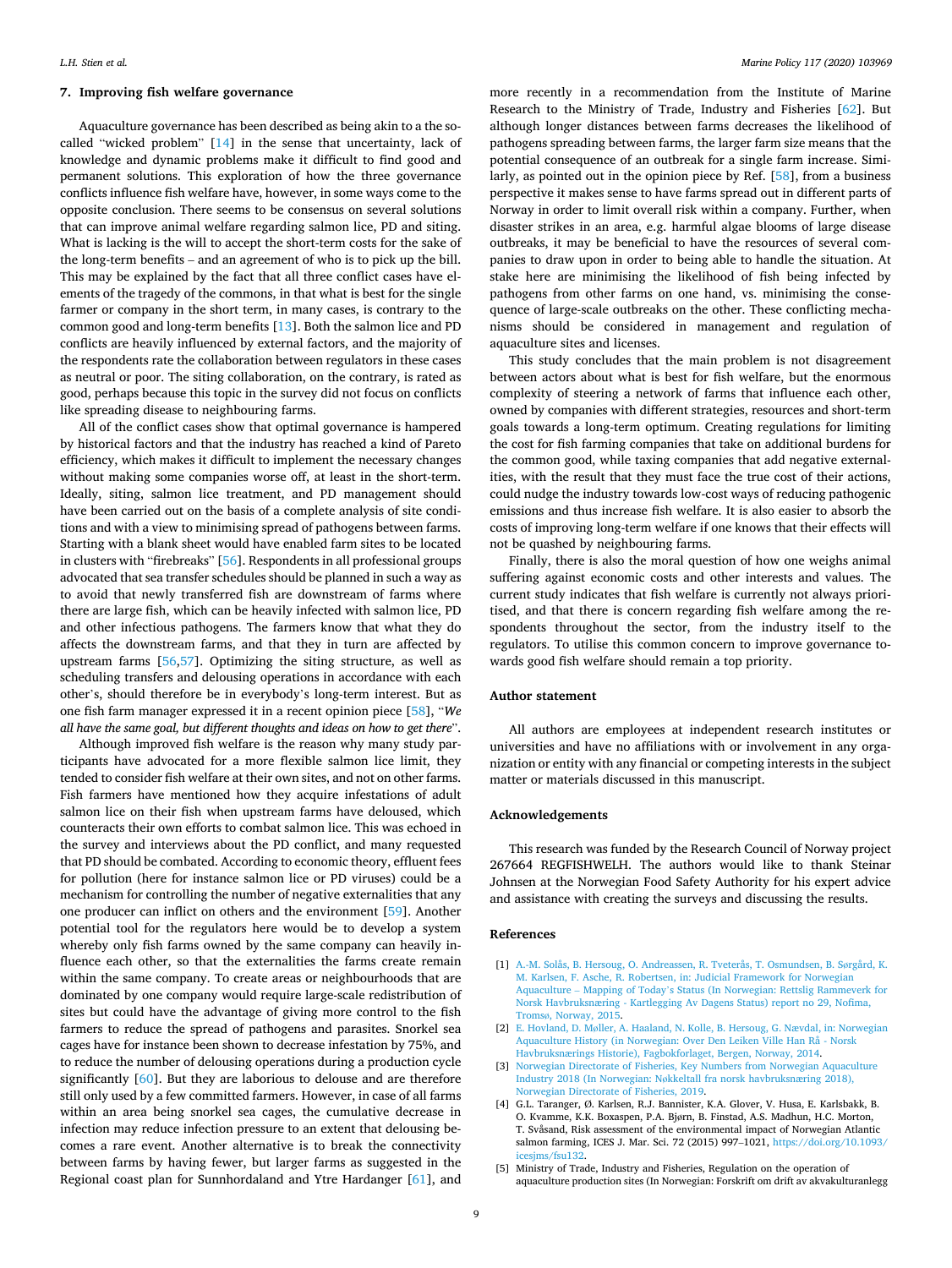<span id="page-9-0"></span>(Akvakulturdriftsforskriften)), FOR-2008-06-17-822, lovdata.no, 2008. http [//lovdata.no/dokument/SF/forskrift/2008-06-17-822](https://lovdata.no/dokument/SF/forskrift/2008-06-17-822). (Accessed 31 July 2019).

- [6] [H. Mellbye. Judicial Regulation of Norwegian Aquaculture \(in Norwegian: Rettslig](http://refhub.elsevier.com/S0308-597X(19)30910-8/sref6)  [Regulering Av Norsk Akvakultur\), Universitetsforlaget, Oslo, Norway, 2018](http://refhub.elsevier.com/S0308-597X(19)30910-8/sref6).
- [7] K. Overton, T. Dempster, F. Oppedal, T.S. Kristiansen, K. Gismervik, L.H. Stien, Salmon lice treatments and salmon mortality in Norwegian aquaculture: a review, Rev. Aquacult. 11 (2019) 1398–1417, [https://doi.org/10.1111/raq.12299.](https://doi.org/10.1111/raq.12299)
- [8] [C. Noble, K. Gismervik, J. Iversen, Martin H. Kolarevic, J. Nilsson, L.H. Stien, J.](http://refhub.elsevier.com/S0308-597X(19)30910-8/sref8)  F. Turnbull, Welfare Indicators for Farmed Atlantic Salmon: Tools for Assessing Fish Welfare, FHF – [Norwegian Seafood Research Fund, Trondheim, Norway, 2018.](http://refhub.elsevier.com/S0308-597X(19)30910-8/sref8)
- [9] L.H. Stien, M.B.M. Bracke, O. Folkedal, J. Nilsson, F. Oppedal, T. Torgersen, S. Kittilsen, P.J. Midtlyng, M.A. Vindas, Ø. Øverli, T.S. Kristiansen, Salmon Welfare Index Model (SWIM 1.0): a semantic model for overall welfare assessment of caged Atlantic salmon: review of the selected welfare indicators and model presentation, Rev. Aquacult. 5 (2013) 33–57, [https://doi.org/10.1111/j.1753-](https://doi.org/10.1111/j.1753-5131.2012.01083.x) [5131.2012.01083.x](https://doi.org/10.1111/j.1753-5131.2012.01083.x).
- [10] [A.-M. Solås, B. Hersoug, O. Andreassen, R. Tveterås, T. Osmundsen, B. S](http://refhub.elsevier.com/S0308-597X(19)30910-8/sref10)ørgård, K. [M. Karlsen, F. Asche, R. Robertsen, in: Judicial Framework for Norwegian](http://refhub.elsevier.com/S0308-597X(19)30910-8/sref10)  Aquaculture – Mapping of Today'[s Status \(in Norwegian: Rettslig Rammeverk for](http://refhub.elsevier.com/S0308-597X(19)30910-8/sref10) [Norsk Havbruksnæring - Kartlegging Av Dagens Status\) report no 29, Nofima,](http://refhub.elsevier.com/S0308-597X(19)30910-8/sref10) Tromsø[, Norway, 2015](http://refhub.elsevier.com/S0308-597X(19)30910-8/sref10).
- [11] [R. Robertsen, in: Effects of the Judicial Framework in the Aquaculture Industry](http://refhub.elsevier.com/S0308-597X(19)30910-8/sref11)  [Regulation Simplifications - End Report \(in Norwegian: Effekter Av Rettslig](http://refhub.elsevier.com/S0308-597X(19)30910-8/sref11)  Rammeverk I Havbruksnæringen – [Regelverksforenklinger - Faglig Sluttrapport\)](http://refhub.elsevier.com/S0308-597X(19)30910-8/sref11) [report no 55, Nofima, Troms](http://refhub.elsevier.com/S0308-597X(19)30910-8/sref11)ø, Norway, 2016.
- [12] J.M. Pettersen, M.B.M. Bracke, P.J. Midtlyng, O. Folkedal, L.H. Stien, H. Steffenak, T.S. Kristiansen, Salmon welfare index model 2.0: an extended model for overall welfare assessment of caged Atlantic salmon, based on a review of selected welfare indicators and intended for fish health professionals, Rev. Aquacult. 6 (2014) 162–179, [https://doi.org/10.1111/raq.12039.](https://doi.org/10.1111/raq.12039)
- [13] J.M. Pettersen, T. Osmundsen, A. Aunsmo, F.O. Mardones, K.M. Rich, Controlling emerging infectious diseases in salmon aquaculture, Rev. Sci. Tech. l'OIE. 34 (2015) 923–938, <https://doi.org/10.20506/rst.34.3.2406>.
- [14] T.C. Osmundsen, P. Almklov, R. Tveterås, Fish farmers and regulators coping with the wickedness of aquaculture, Aquacult. Econ. Manag. 21 (2017) 163–183, [https://doi.org/10.1080/13657305.2017.1262476.](https://doi.org/10.1080/13657305.2017.1262476)
- [15] M.E. Lien, Becoming Salmon: Aquaculture and the Domestication of a Fish, University of California Press, Oakland, California, USA, 2015, [https://doi.org/](https://doi.org/10.1080/15528014.2016.1209290) [10.1080/15528014.2016.1209290](https://doi.org/10.1080/15528014.2016.1209290).
- [16] T.C. Osmundsen, M.S. Olsen, T. Thorvaldsen, The making of a louse constructing governmental technology for sustainable aquaculture, Environ. Sci. Pol. 104 (2020) 121–128, [https://doi.org/10.1016/j.envsci.2019.12.002.](https://doi.org/10.1016/j.envsci.2019.12.002)
- [17] Ministry of Trade, Industry and Fisheries, Regulation on production areas for growout of salmon, trout and Rainbow trout in Sea (in Norwegian: Forskrift Om Produksjonsområder for Akvakultur Av Matfisk i sjø av laks, ørret og regnbueørret (Produksjonsområdeforskriften)), FOR-2017-01-16-6, lovdata.no, 2017. [https](https://lovdata.no/dokument/SF/forskrift/2017-01-16-61) ovdata.no/dokument/SF/forskrift/2017-01-16-61. (Accessed 11 March 2020).
- [18] M.S. Myksvoll, A.D. Sandvik, J. Albretsen, L. Asplin, I.A. Johnsen, Ø. Karlsen, N. M. Kristensen, A. Melsom, J. Skardhamar, B. Ådlandsvik, Evaluation of a national operational salmon lice monitoring system—from physics to fish, PloS One 13 (2018), [https://doi.org/10.1371/journal.pone.0201338.](https://doi.org/10.1371/journal.pone.0201338)
- [19] T. Thorvaldsen, K. Frank, L. Sunde, Practices to obtain lice counts at Norwegian salmon farms: status and possible implications for representativity, Aquac. Environ. Interact. 11 (2019) 393–404,<https://doi.org/10.3354/aei00323>.
- [20] [O.M. Brakstad, V. Hagspiel, M.N. Lavrutich, D. Matanovic, Optimal investment](http://refhub.elsevier.com/S0308-597X(19)30910-8/sref20)  [decisions in lice-fighting technologies: a case study in Norway, Aquaculture 504](http://refhub.elsevier.com/S0308-597X(19)30910-8/sref20) [\(2019\) 300](http://refhub.elsevier.com/S0308-597X(19)30910-8/sref20)–313.
- [21] J. Abolofia, F. Asche, J.E. Wilen, The cost of lice: quantifying the impacts of parasitic sea lice on farmed salmon, Mar. Resour. Econ. 32 (2017) 329–349, [https://doi.org/10.1086/691981.](https://doi.org/10.1086/691981)
- [22] Ministry of Trade, Industry and Fisheries, Regulation on combatting salmon lice in aquaculture facilities (in Norwegian: Forskrift om bekjempelse av lakselus i akvakulturanlegg), in: FOR-2012-12-05-1140, lovdata.no, 2012. [https://lovdata.](https://lovdata.no/dokument/SF/forskrift/2012-12-05-1140) [no/dokument/SF/forskrift/2012-12-05-1140.](https://lovdata.no/dokument/SF/forskrift/2012-12-05-1140) (Accessed 31 July 2019).
- [23] [G. Ritchie, K.K. Boxaspen, Salmon louse management on farmed salmon-Norway,](http://refhub.elsevier.com/S0308-597X(19)30910-8/sref23)  [in: S. Jones, R. Beamish \(Eds.\), Salmon Lice - an Integrated Approach to](http://refhub.elsevier.com/S0308-597X(19)30910-8/sref23)  [Understanding Parasite Abundance and Distribution, Wiley-Blackwell, Oxford, UK,](http://refhub.elsevier.com/S0308-597X(19)30910-8/sref23)  [2011, pp. 153](http://refhub.elsevier.com/S0308-597X(19)30910-8/sref23)–176.
- [24] [J. Treasurer, Cleaner Fish Biology and Aquaculture Applications, 5m Publishing,](http://refhub.elsevier.com/S0308-597X(19)30910-8/sref24)  [Sheffield, UK, 2018.](http://refhub.elsevier.com/S0308-597X(19)30910-8/sref24)
- [25] L.H. Stien, M.B. Lind, F. Oppedal, D.W. Wright, T. Seternes, Skirts on salmon production cages reduced salmon lice infestations without affecting fish welfare, Aquaculture 490 (2018) 281–287, [https://doi.org/10.1016/j.](https://doi.org/10.1016/j.aquaculture.2018.02.045) uaculture.2018.02.045
- [26] L.H. Stien, T. Dempster, S. Bui, A. Glaropoulos, J.E. Fosseidengen, D.W. Wright, F. Oppedal, 'Snorkel' sea lice barrier technology reduces sea lice loads on harvestsized Atlantic salmon with minimal welfare impacts, Aquaculture 458 (2016) 29–37, <https://doi.org/10.1016/j.aquaculture.2016.02.014>.
- [27] Y. Liu, H.v. Bjelland, Estimating costs of sea lice control strategy in Norway, Prev. Vet. Med. 117 (2014) 469–477, [https://doi.org/10.1016/j.](https://doi.org/10.1016/j.prevetmed.2014.08.018) [prevetmed.2014.08.018.](https://doi.org/10.1016/j.prevetmed.2014.08.018)
- [28] T. Thorvaldsen, I.M. Holmen, H.K. Moe, The escape of fish from Norwegian fish farms: causes, risks and the influence of organisational aspects, Mar. Pol. 55 (2015) 33–38, [https://doi.org/10.1016/j.marpol.2015.01.008.](https://doi.org/10.1016/j.marpol.2015.01.008)
- [29] B. Hjeltnes, B. Bang-Jensen, G. Bornø[, A. Haukaas, C.S. Walde, The Health](http://refhub.elsevier.com/S0308-597X(19)30910-8/sref29) [Situation in Norwegian Aquaculture 2018, Norwegian Veterinary Institute, Oslo,](http://refhub.elsevier.com/S0308-597X(19)30910-8/sref29)  [Norway, 2019.](http://refhub.elsevier.com/S0308-597X(19)30910-8/sref29)
- [30] J.M. Pettersen, K.M. Rich, B.B. Jensen, A. Aunsmo, The economic benefits of disease-triggered early harvest: a case study of pancreas disease in farmed Atlantic salmon from Norway, Prev. Vet. Med. 121 (2015) 314–324, https://doi.org/ [10.1016/J.PREVETMED.2015.08.003](https://doi.org/10.1016/J.PREVETMED.2015.08.003).
- [31] A. Aunsmo, P.S. Valle, M. Sandberg, P.J. Midtlyng, T. Bruheim, Stochastic modelling of direct costs of pancreas disease (PD) in Norwegian farmed Atlantic salmon (*Salmo salar* L.), Prev. Vet. Med. 93 (2010) 233–241, [https://doi.org/](https://doi.org/10.1016/J.PREVETMED.2009.10.001)  [10.1016/J.PREVETMED.2009.10.001](https://doi.org/10.1016/J.PREVETMED.2009.10.001).
- [32] G.M. Pringle, D.F. Houlihan, K.R. Callanan, A.I. Mitchell, R.S. Raynard, G. H. Houghton, Digestive enzyme levels and histopathology of pancreas disease in farmed Atlantic salmon (*Salmo salar*), Comp. Biochem. Physiol. A Comp. Physiol. 102 (1992) 759–768. <http://www.ncbi.nlm.nih.gov/pubmed/1355042>. (Accessed 8 October 2019).
- [33] M.F. McLoughlin, D.A. Graham, Alphavirus infections in salmonids a review, J. Fish. Dis. 30 (2007) 511–531, [https://doi.org/10.1111/j.1365-](https://doi.org/10.1111/j.1365-2761.2007.00848.x) [2761.2007.00848.x](https://doi.org/10.1111/j.1365-2761.2007.00848.x).
- [34] Ministry of Trade, Industry and Fisheries, Regulation on prevention, control and combatting pancreas disease (PD) in aquaculture animals (in Norwegian: forskrift om tiltak for å forebygge, begrense og bekjempe pankreassykdom (PD) hos akvakulturdyr), FOR-2017-08-29-1318, [https://lovdata.no/dokument/SF/forskr](https://lovdata.no/dokument/SF/forskrift/2017-08-29-1318)  [ift/2017-08-29-1318,](https://lovdata.no/dokument/SF/forskrift/2017-08-29-1318) 2017. (Accessed 31 July 2019).
- [35] [I.E. Myklebust, Aquaculture law and administration in Norway, in: N. Bankes,](http://refhub.elsevier.com/S0308-597X(19)30910-8/sref35) [I. Dahl, D.L. VanderZwaag \(Eds.\), Aquaculture Law and Policy, Edward Elgar](http://refhub.elsevier.com/S0308-597X(19)30910-8/sref35)  [Publishing, Inc., Cheltenham, UK, 2016.](http://refhub.elsevier.com/S0308-597X(19)30910-8/sref35)
- [36] [E.I. Mikkelsen, K.M. Karlsen, T. Osmundsen, Changes in the area planning of sea](http://refhub.elsevier.com/S0308-597X(19)30910-8/sref36)  [regions? Possible implications for aquaculture \(in Norwegian: Endringer i](http://refhub.elsevier.com/S0308-597X(19)30910-8/sref36) arealplanlegging av sjø[områder? Mulig betydning for havbruk\), in: report no 11,](http://refhub.elsevier.com/S0308-597X(19)30910-8/sref36)  [Nofima, Troms](http://refhub.elsevier.com/S0308-597X(19)30910-8/sref36)ø, 2019, 2019.
- [37] A. Buanes, S. Jentoft, G. Runar Karlsen, A. Maurstad, S. Søreng, In whose interest? An exploratory analysis of stakeholders in Norwegian coastal zone planning, Ocean Coast Manag. 47 (2004) 207–223, [https://doi.org/10.1016/J.](https://doi.org/10.1016/J.OCECOAMAN.2004.04.006)  [OCECOAMAN.2004.04.006.](https://doi.org/10.1016/J.OCECOAMAN.2004.04.006)
- [38] [B. Hersoug, O. Andreassen, J.P. Johnsen, R. Robertsen, What limits access to sea](http://refhub.elsevier.com/S0308-597X(19)30910-8/sref38)  [area in the aquaculture industry? \(in Norwegian: Hva begrenser tilgangen på](http://refhub.elsevier.com/S0308-597X(19)30910-8/sref38) sjø[areal til havbruksnæringen?\) report no 37, Nofima, Norway, 2014.](http://refhub.elsevier.com/S0308-597X(19)30910-8/sref38)
- [39] [B. Hersoug, J.P. Johnsen, in: The Battle for Space: Interests and Developments in](http://refhub.elsevier.com/S0308-597X(19)30910-8/sref39)  [the Coastal Zone Planning \(in Norwegian: Kampen Om Plass På Kysten:](http://refhub.elsevier.com/S0308-597X(19)30910-8/sref39)  [Planlegging I Kystsonen under Nye Betingelser\), Universitetsforlaget, Oslo,](http://refhub.elsevier.com/S0308-597X(19)30910-8/sref39) [Norway, 2012.](http://refhub.elsevier.com/S0308-597X(19)30910-8/sref39)
- [40] [O.-I. Lekang, Aquaculture Engineering, Wiley-Blackwell Publishing, Oxford, UK,](http://refhub.elsevier.com/S0308-597X(19)30910-8/sref40) [2013](http://refhub.elsevier.com/S0308-597X(19)30910-8/sref40).
- [41] A. Stene, H. Viljugrein, H. Yndestad, S. Tavornpanich, E. Skjerve, Transmission dynamics of pancreas disease (PD) in a Norwegian fjord: aspects of water transport, contact networks and infection pressure among salmon farms, J. Fish. Dis. 37 (2014) 123–134, <https://doi.org/10.1111/jfd.12090>.
- [42] F. Samsing, I. Johnsen, T. Dempster, F. Oppedal, E.A. Treml, Network analysis reveals strong seasonality in the dispersal of a marine parasite and identifies areas for coordinated management, Landsc. Ecol. 32 (2017) 1953–1967, [https://doi.org/](https://doi.org/10.1007/s10980-017-0557-0)  [10.1007/s10980-017-0557-0.](https://doi.org/10.1007/s10980-017-0557-0)
- [43] Ministry of Trade, Industry and Fisheries, Regulation on the establishment and expansion of aquaculture facilities, zoo shops, etc (In Norwegian: Forskrift om etablering og utvidelse av akvakulturanlegg, zoobutikker m.M.), in: FOR-2008-06- 17-823, lovdata.no, 2008. [https://lovdata.no/dokument/SF/forskrift/2008-06-17-](https://lovdata.no/dokument/SF/forskrift/2008-06-17-823)  [823.](https://lovdata.no/dokument/SF/forskrift/2008-06-17-823) (Accessed 12 March 2020).
- [44] B. Finstad, P.A. Bjørn, S. Nilsen, Survival of salmon lice, Lepeophtheirus salmonis Krøyer, on Arctic charr, Salvelinus alpinus (L.), in fresh water, Aquacult. Res. 26 (1995) 791-795, https://doi.org/10.1111/j.1365-2109.1995.tb0087
- [45] A.K. Imsland, P. Reynolds, G. Eliassen, T.A. Hangstad, A. Foss, E. Vikingstad, T. A. Elvegård, The use of lumpfish (*Cyclopterus lumpus* L.) to control sea lice (*Lepeophtheirus salmonis* Krøyer) infestations in intensively farmed Atlantic salmon (*Salmo salar* L.), Aquaculture 424–425 (2014) 18–23, [https://doi.org/10.1016/j.](https://doi.org/10.1016/j.aquaculture.2013.12.033)  auaculture.2013.12.033
- [46] A.B. Skiftesvik, R.M. Bjelland, C.M.F. Durif, I.S. Johansen, H.I. Browman, Delousing of Atlantic salmon (*Salmo salar*) by cultured vs. wild ballan wrasse (*Labrus bergylta*), Aquaculture. [https://doi.org/10.1016/j.aquaculture.2013.03.0](https://doi.org/10.1016/j.aquaculture.2013.03.032)  2. 2013. 402-403-113-118.
- [47] L. Hamre, S. Bui, F. Oppedal, R. Skern-Mauritzen, S. Dalvin, Development of the salmon louse *Lepeophtheirus salmonis* parasitic stages in temperatures ranging from 3 to 24�C, Aquac. Environ. Interact. 11 (2019) 429–443, [https://doi.org/10.3354/](https://doi.org/10.3354/aei00320)  [aei00320](https://doi.org/10.3354/aei00320).
- [48] F. Samsing, F. Oppedal, D. Johansson, S. Bui, T. Dempster, High host densities dilute sea lice *Lepeophtheirus salmonis* loads on individual Atlantic salmon, but do not reduce lice infection success, Aquac. Environ. Interact. 6 (2014) 81–89, <https://doi.org/10.3354/aei00118>.
- [49] T.J. Kragesteen, K. Simonsen, A.W. Visser, K.H. Andersen, Optimal salmon lice treatment threshold and tragedy of the commons in salmon farm networks, Aquaculture 512 (2019) 734329, [https://doi.org/10.1016/J.](https://doi.org/10.1016/J.AQUACULTURE.2019.734329) [AQUACULTURE.2019.734329.](https://doi.org/10.1016/J.AQUACULTURE.2019.734329)
- [50] M.D. Jansen, B. Bang Jensen, M.F. McLoughlin, H.D. Rodger, T. Taksdal, H. Sindre, D.A. Graham, A. Lillehaug, The epidemiology of pancreas disease in salmonid aquaculture: a summary of the current state of knowledge, J. Fish. Dis. 40 (2017) 141–155, [https://doi.org/10.1111/jfd.12478.](https://doi.org/10.1111/jfd.12478)